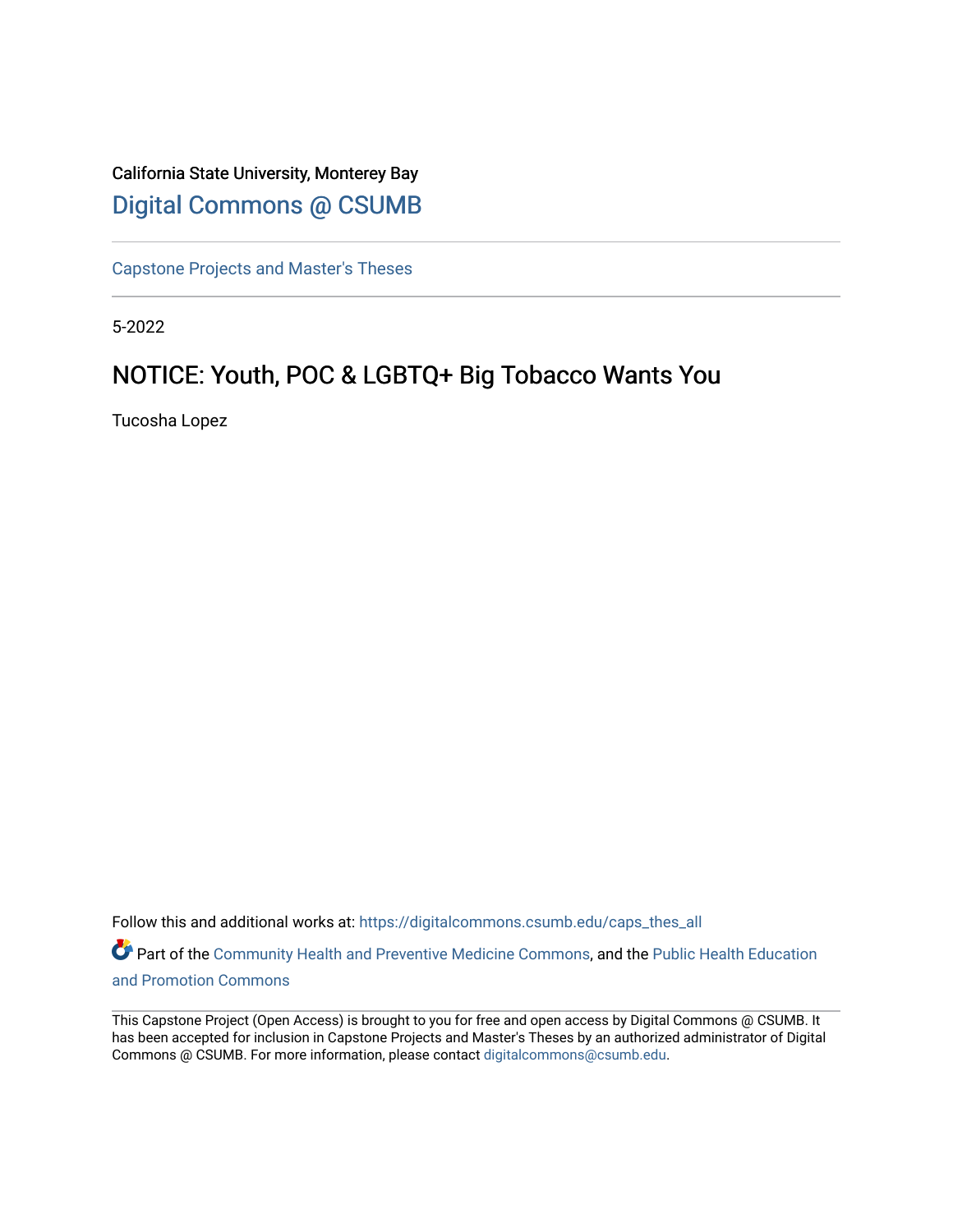## **NOTICE: Youth, POC & LGBTQ+ Big Tobacco Wants You**

Tucosha Lopez

Breathe California of the Bay Area, Golden Gate & Central Coast -- Janet Herbst Collaborative Health & Human Services Department of Health, Human Services and Public Policy California State University Monterey Bay May 4, 2022

# **Author Note**

Tucosha Lopez, Department of Health Human Services and Public Policy, California State University Monterey Bay. This research was supported by Breathe California of the Bay Area, Golden Gate, and Central Coast. Correspondence concerning this article should be addressed to Tucosha Lopez, California State University Monterey Bay, 100 Campus Center, Seaside, CA, 93955. Contact: tulopez@csumb.edu.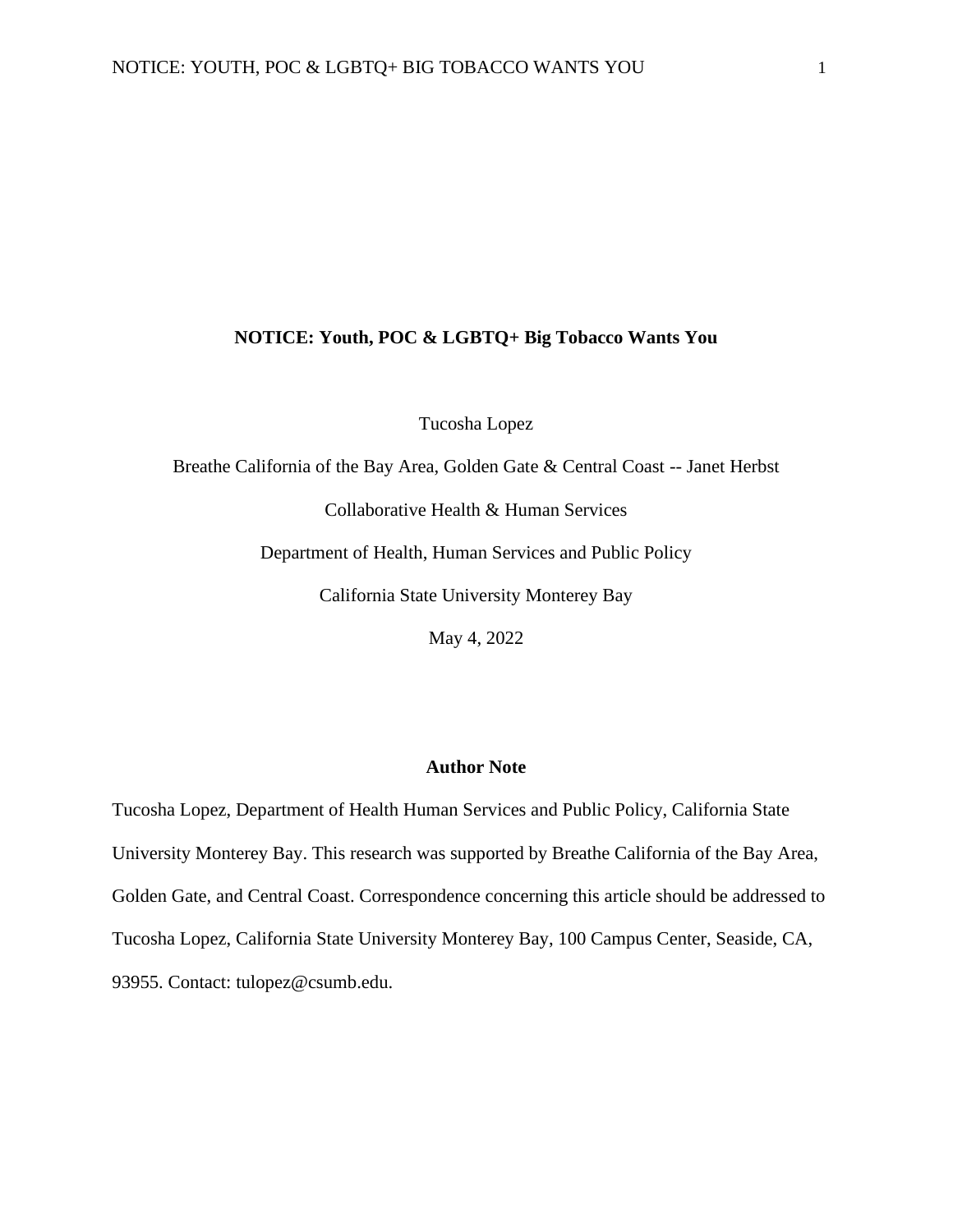## **Abstract**

Breathe California of the Bay Area, Golden Gate, and Central Coast is a 501(c)3 non-profit that works with local communities to fight lung disease. This capstone project was developed for the Tobacco Control Program and addressed how Big Tobacco disproportionately targets youth, people of color, and LGBTQ+. Less awareness of tobacco-related issues, targeted marketing schemes, and individual susceptibility to negative health behaviors result in addiction, decreased physical/mental health, and increased negative behaviors. The project was a 45-minute educational resource video to be published on the Breathe California YouTube channel. It consists of topics about the warning signs of nicotine addiction in youth, Breathe California's history, Ash Kickers program, and tobacco control efforts by collaborators. The goal was to reach 25 views and 20 survey responses in the first week. The result was 57 views and four survey responses. I recommend that the agency uses the video in further public education programs.

*Key words:* youth, people of color (POC), LGBTQ+, addiction, tobacco, nicotine, education, cessation, Big Tobacco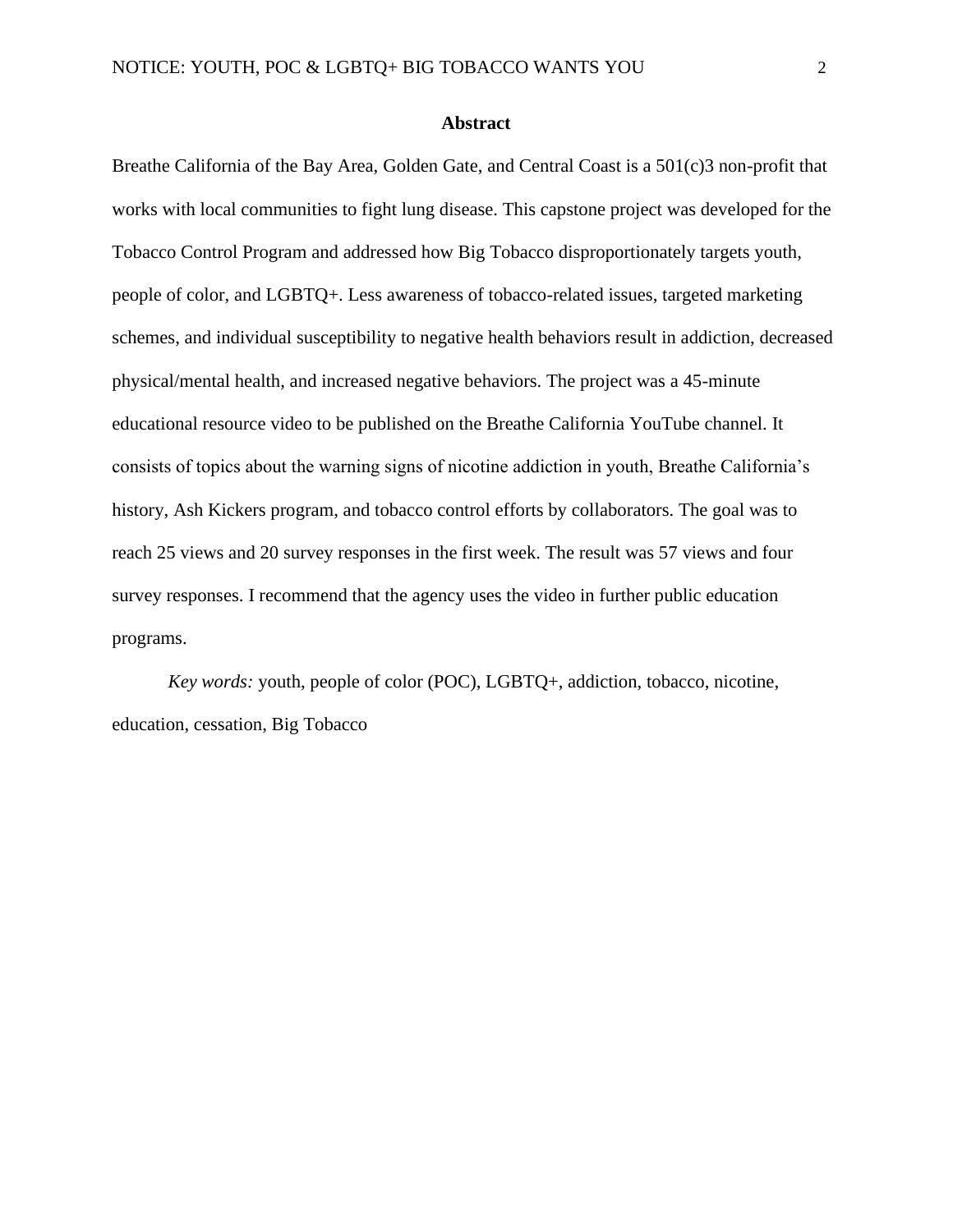## **Agency and Communities Served**

Breathe California is a 501(c)3 nonprofit organization. They serve communities within the Golden Gate, Bay Area, and Central Coast of different ages, gender, ethnicities, and socioeconomic statuses. Their mission is to fight "...lung disease in all its forms and works with its communities to promote lung health" (Breathe California, 2022). Breathe California tends to serve more underserved communities and vulnerable populations since they are the most affected by lung diseases due to health disparities.

#### **Problem Description**

#### **Problem Definition**

Youth, people of color (POC), and the lesbian, gay, bisexual, transgender, queer (LGBTQ+) communities are targeted for tobacco use. Tobacco companies know that these communities, in particular, are vulnerable and their tobacco use will bring the companies decades of financial gain. While the companies claim that they no longer aim their marketing at youth, their products are frequently located near kid-friendly stores at prices that young people can afford (TobaccoFreeCA, 2021). From a micro-level perspective, this issue affects the youth and their families. Parents and guardians lack awareness of the signs that their children are becoming addicted. This is due, in part, to tobacco companies marketing products that have easier to hide scents, which do not smell like tobacco, and packaging that looks harmless, like pens or USB drives.

Breathe California has a six-session tobacco cessation program called Ash Kickers, that uses the transtheoretical model of behavior modification to help smokers that may be in different stages of the cessation process (Breathe California, 2022). However, they could use more help raising awareness in the targeted communities to the loved ones of these specific communities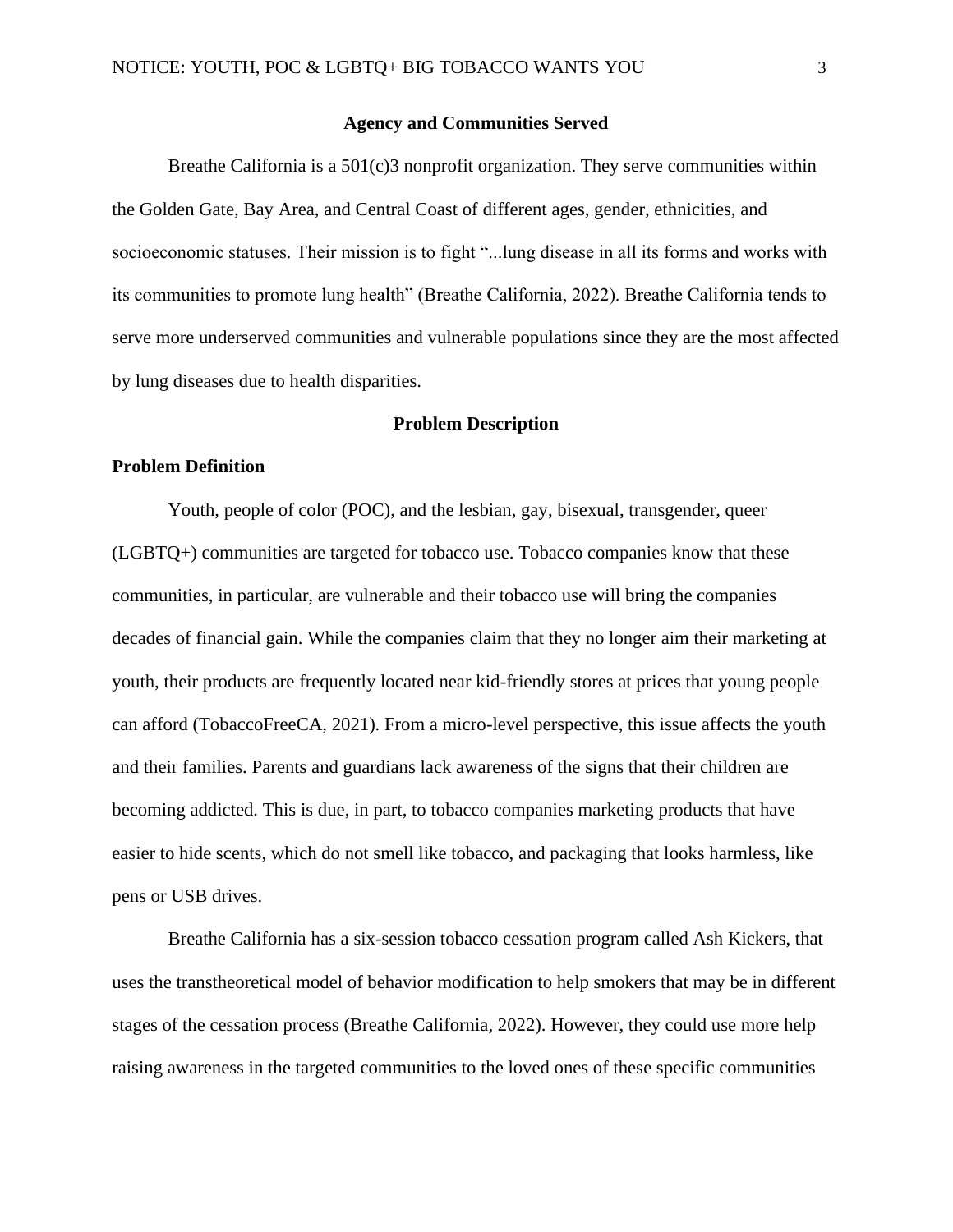that are targeted. If parents/guardians, youth, POC, and the LGBTQ+ become aware of the signs of addiction and prepared enough to have a conversation about cessation, tobacco companies would have to find another community to target. Unfortunately, lack of awareness is only one of the contributing factors: the tobacco industry's marketing schemes and these vulnerable communities' susceptibility to participating in negative behaviors.

# **Contributing Factors**

#### *Less awareness of tobacco use harm in communities*

Parents and guardians are often unaware of the signs that their children are vaping or using tobacco products; moreover, the children are usually unaware of the dangers of using tobacco products as well. As a result, it is more efficient to work on tobacco prevention and cessation with the entire family. Harvey and Chadi (2016) also reported more success when the family groups learned of the "immediate negative effects of smoking" rather than long-term consequences because the younger family members had less concern about the future.

According to Duan et al. (2021), 80% of middle and high school students saw e-cigarette advertising in multimedia in casual environments like retail stores. Without proper education or awareness that these products can have long-term adverse effects on their health/lives, they could become curious to try them then quickly become addicted. If their parents/guardians could warn them before they are exposed to this information, they could prevent them from being curious as well.

#### *Targeted Marketing*

The issue of targeted marketing schemes is one that has been around for over 50 years now. Sometimes, a person may be aware of the dangers but will still be intrigued because a product caters to their interests or is convenient. Big Tobacco targets youth by creating products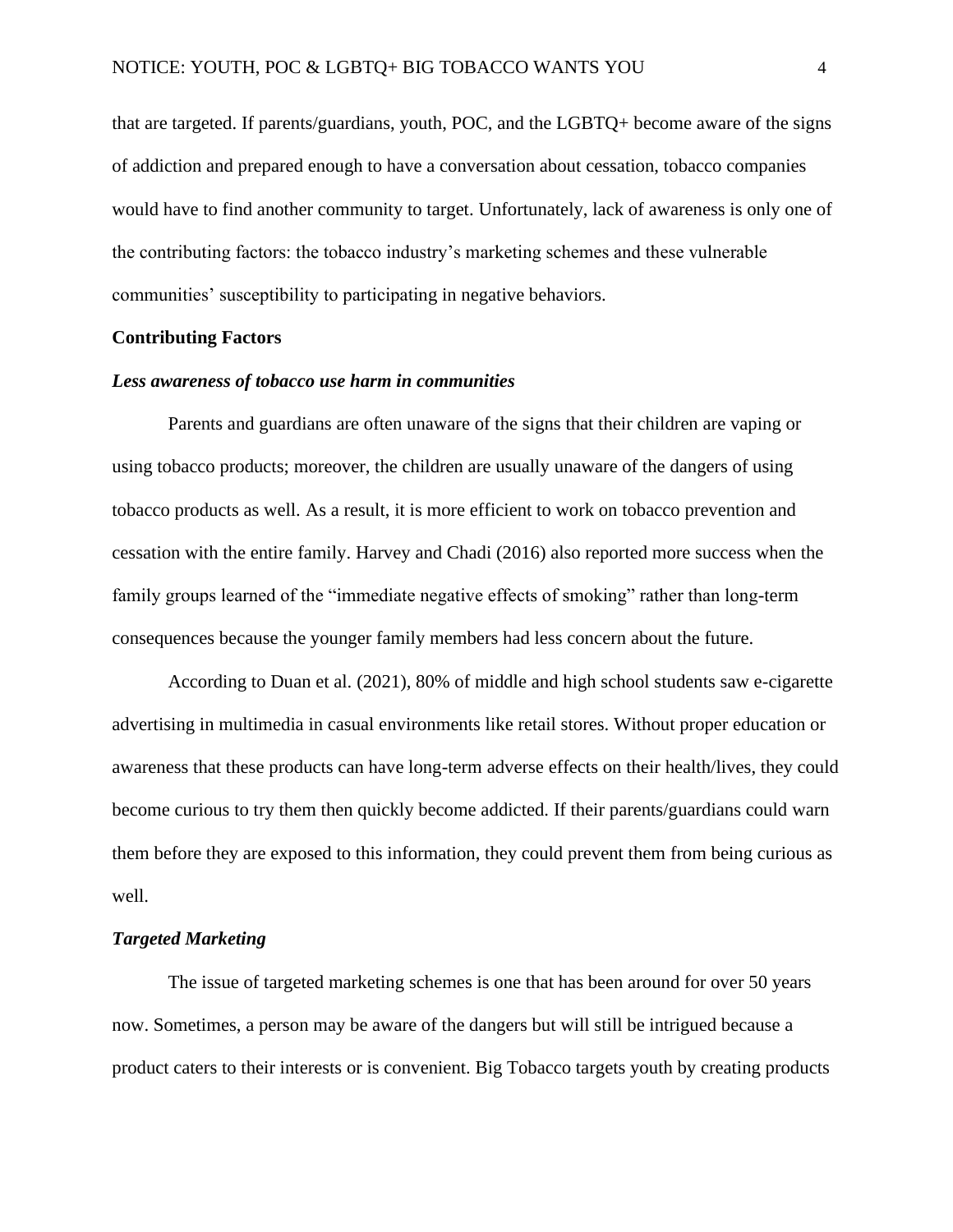that look and smell like harmless products made for kids (TobaccoFreeCA, 2021). They also target people of color by installing ten times more advertising in predominantly African American neighborhoods (truthinitiative, 2017). Finally, tobacco companies provide LGBTQ+ people with free tobacco products, host pride events, and use the community in product campaigns as a way to garner trust and use within the community (truthinitiative, 2021).

## *Susceptible to Participating in Negative Behaviors*

Because the human brain does not fully develop until around the age of 25, youth have a higher chance of being manipulated into participating in negative behaviors like using tobacco products (NPR, 2011). LGBTQ+ and POC have disproportionately suffered from mental illness, homelessness, and lower socioeconomic status at higher rates due to generational systemic oppression, discrimination, and racism. This makes them more vulnerable to participate in negative behaviors like using tobacco products to cope with their condition of life. According to Mental Health America (2022), 37% of those that identified as LGBTQ+ suffer from mental illness. On a national level, out of every 10,000 people, 20 Latinx/Hispanic people are homeless (Moses, J., 2019). In 2021, the median household income for Black/African Americans was \$45,870 compared to White Americans at \$74, 912 (Peter G. Peterson Foundation, 2021).

# **Consequences**

# *Addiction*

There's a common saying, "Start young, stay addicted." In support of this quote, TobaccoFreeCA (2021) added that the young people that start smoking today will be addicted for much longer than those that start at later times in life. The CDC (2021) lists the rate of tobacco users by ethnicity: 1 in 7 (14.9%) non-Hispanic Black adults in the U.S. smokes cigarettes, 1 in 5 (20.9% ) American Indian/Alaska Native adults, 1 in every 14 (7.2%) Asian American adults,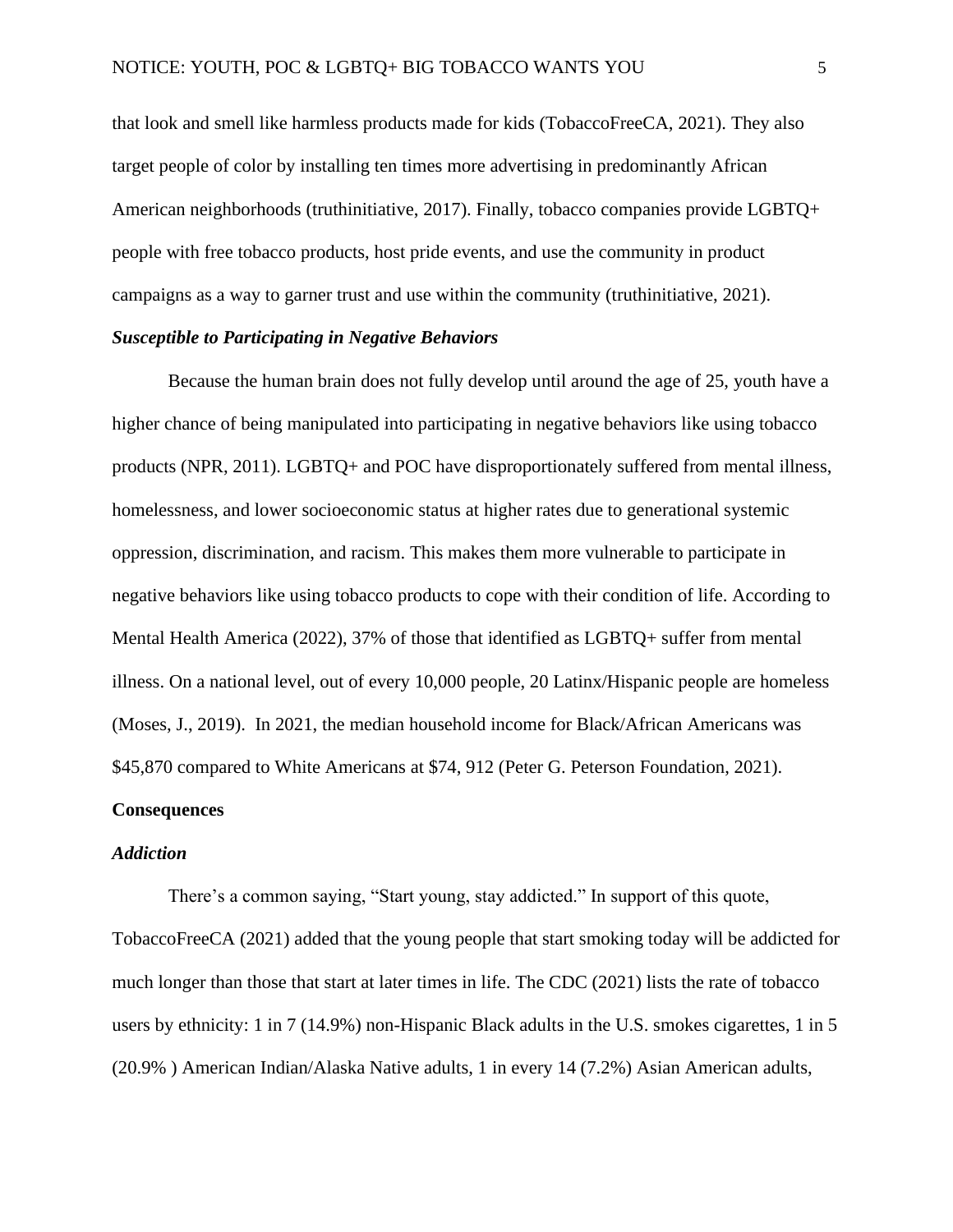and 1 in 10 (8.8%) Hispanic or Latino adults. They also provide the statistics of how many LGBTQ+ members currently smoke, about 1 in 5 (19.2%) (Center for Disease Control, 2021). There is a high chance that many of the adults in these vulnerable populations and statistics started smoking at a young age and developed an addiction causing them to make up the majority of smokers in the country.

## *Decrease in Physical and Mental Health*

Vaping with e-cigarettes or JUULs can cause permanent lung damage like a condition called popcorn lung from the chemical Diacetyl inside the e-liquid (Vaping Daily, 2017). This makes the lungs irritated and inflamed by trapping the air inside the lungs and making it hard to breathe; this is very serious and can lead to death. In addition, vaping can have adverse effects on the mind. According to TobaccoFreeCA (n.d.), "Nicotine can increase anxiety, mood swings, and irritability." For those already suffering from mental disorders, using tobacco/nicotine will increase their chances of worse symptoms and may cause them to be addicted to other substances like marijuana.

# *Increase in Negative Behaviors*

As previously mentioned, nicotine can affect a person's mental state negatively. There are viral videos of teens in classrooms pretending to smoke their USB drives in imitation of JUULS (Balingit, 2019). Smoking in the classroom is obviously prohibited. However, since students know that smoking a JUUL can be mistaken for a USB and do not have toxic smells, they are able to misbehave in class. The issue with vaping at school has increased to the point that kids refer to the bathroom as "...The JUUL room" now. They not only misbehave at school but at home as well. One parent expressed that her son became so violent and angry around her that it terrified her (Balingit, 2019). However, she did not realize that it was a sign that her son was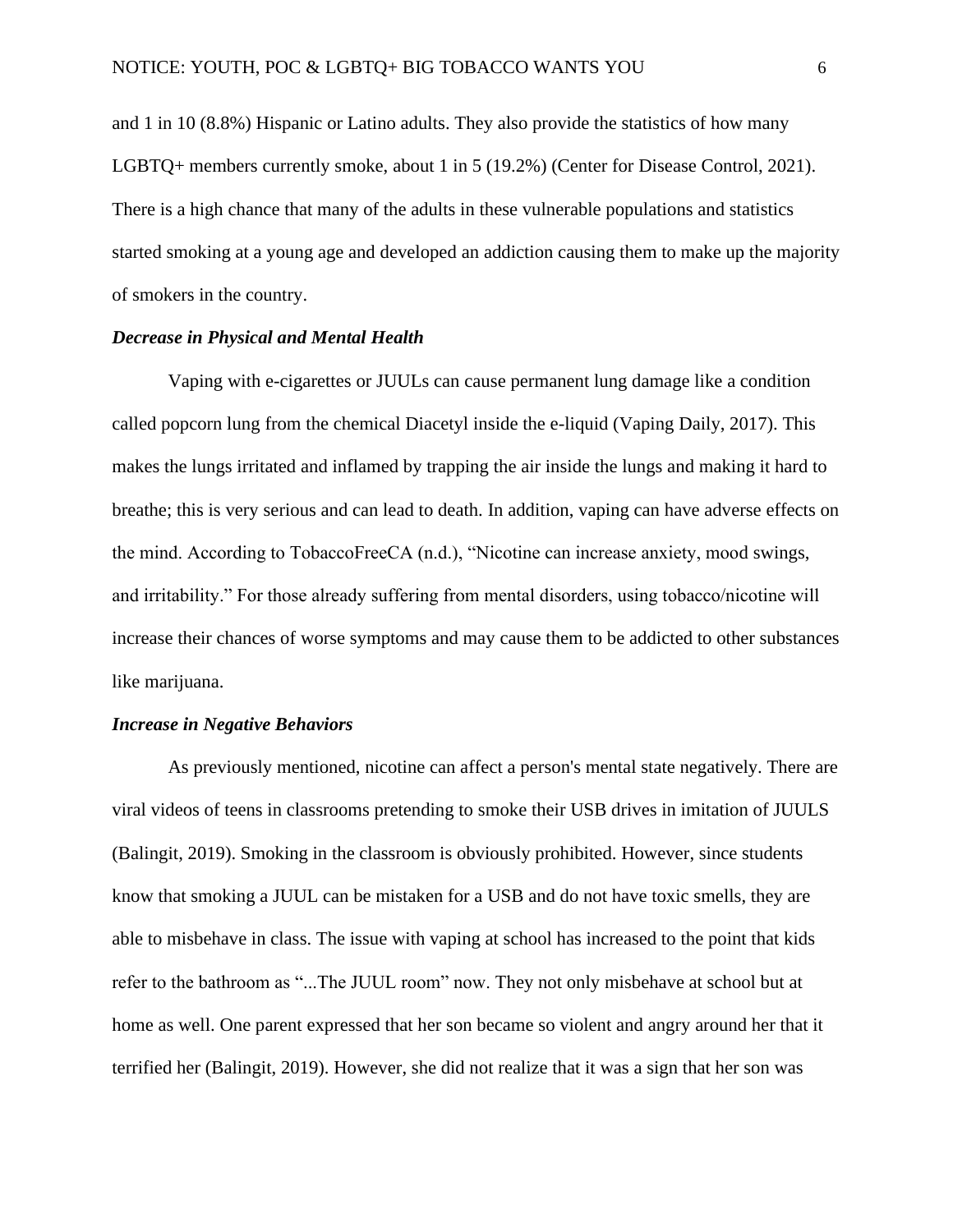# addicted to vaping until his lung health decreased and a pediatrician talked to them about

smoking cessation.

# **Problem Model**

| Project Title: NOTICE: Youth, POC & LGBTQ+ Big Tobacco Wants You!                                                                                                                                                                                                                                                               |                                                                                                                                                                                                                                                                                                  |                                                                                                                                                                                                                                                                                                                 |  |  |  |  |  |
|---------------------------------------------------------------------------------------------------------------------------------------------------------------------------------------------------------------------------------------------------------------------------------------------------------------------------------|--------------------------------------------------------------------------------------------------------------------------------------------------------------------------------------------------------------------------------------------------------------------------------------------------|-----------------------------------------------------------------------------------------------------------------------------------------------------------------------------------------------------------------------------------------------------------------------------------------------------------------|--|--|--|--|--|
| Problem Statement: Youth, POC, & LGBTO+                                                                                                                                                                                                                                                                                         |                                                                                                                                                                                                                                                                                                  |                                                                                                                                                                                                                                                                                                                 |  |  |  |  |  |
| are targeted for tobacco use (specifically vaping)                                                                                                                                                                                                                                                                              |                                                                                                                                                                                                                                                                                                  |                                                                                                                                                                                                                                                                                                                 |  |  |  |  |  |
| <b>CAUSES TO AGENCY PROBLEM</b>                                                                                                                                                                                                                                                                                                 | AGENCY-SPECIFIC "MICRO-LEVEL"<br>PROBLEM ADDRESSED BY PROJECT                                                                                                                                                                                                                                    | <b>CONSEQUENCES TO AGENCY</b>                                                                                                                                                                                                                                                                                   |  |  |  |  |  |
| Agency has limited hours (only open<br>Monday-Friday)<br>Less dedicated staff hours to perform<br>adequate outreach to youth, POC, LGBTQ+<br>Language barriers & lack of cultural<br>competency<br>COVID-19 restrictions did not allow<br>communities to gather which hindered our<br>outreach                                  | Agency needs to adjust hours to meet availability of<br>community members as much as possible. It also<br>needs to adjust to virtual methods of outreach to<br>increase engagement with the community.                                                                                           | Service goals to reach underserved<br>communities not met.<br>Reduction in community engagement with<br>٠<br>agency                                                                                                                                                                                             |  |  |  |  |  |
| CAUSES TO BROADER HEALTH PROBLEM                                                                                                                                                                                                                                                                                                | <b>BROADER "MACRO-LEVEL"</b><br><b>HEALTH/SOCIAL PROBLEM</b>                                                                                                                                                                                                                                     | <b>CONSEQUENCES TO SOCIETY</b>                                                                                                                                                                                                                                                                                  |  |  |  |  |  |
| Less education and awareness in<br>communities<br>Marketing schemes<br>Susceptible to participating in negative<br>hehaviors<br>Lack of awareness for vaping signals<br>٠<br>Denial of the possibility that their family<br>member is addicted/would do such a thing<br>Feeling hopeless/unsure of resources that<br>could help | Youth, POC, & LGBTQ+ are getting addicted to<br>vaping at higher rates than others. The families (even<br>extended families) are also affected by the addiction<br>of their children, adults, and elders. It impoverishes<br>families and whole communities because of high<br>tobacco use rates | Addiction<br>٠<br>Decrease in physical & mental health<br>Increase in negative classroom behaviors<br>Increase in morbidity & mortality<br>Lower quality of life<br>& possible premature death<br>Higher health care cost<br>Sacrifice time/energy to care for their family<br>٠<br>member<br>Emotional warfare |  |  |  |  |  |

# **Capstone Project Description and Justification**

# **Project Description**

The educational video titled "NOTICE: Youth, POC & LGBTQ+ Big Tobacco Wants You!" will be aimed at parents/guardians, youth, people of color, and those that identify as LGBTQ+. It will include speakers from Breathe California's Tobacco Cessation Program (Ash Kickers), Tobacco Free Coalition (TFC) members, Social Equity Initiative members, Santa Clara County Public Health Department representatives, and the Billy DeFrank LGBTQ+ Community Center. They will each give a speech (no longer than 10 minutes) describing their line of work and its impact on this issue with one or more of the listed vulnerable populations. The goal of the video is to explain the services that Breathe California provides and to shine a light on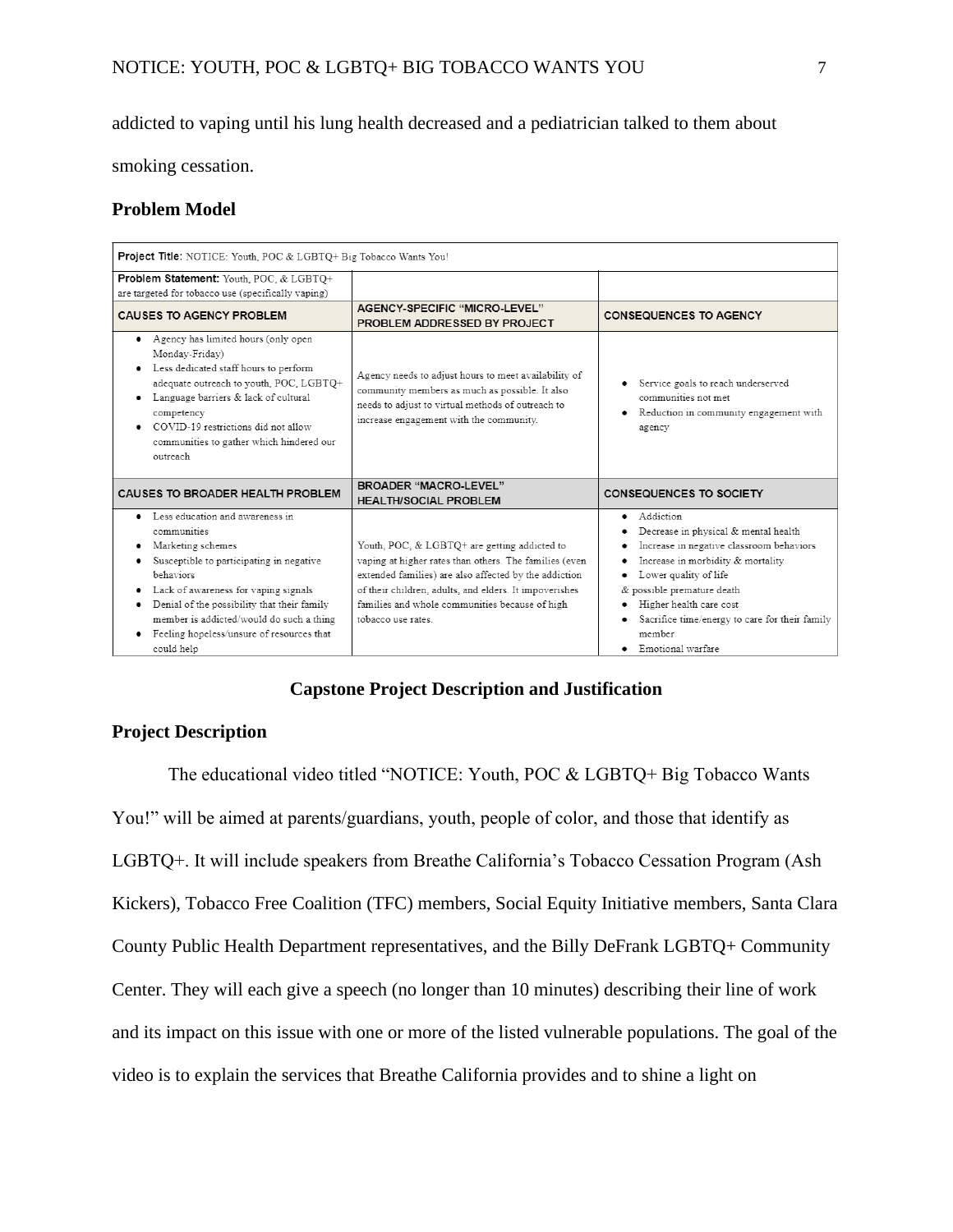collaborators that also help with the issue that youth, people of color, and the LGBTQ+ communities are disproportionately targeted by Big Tobacco resulting in nicotine/tobacco addiction. The video will be uploaded to Breathe California's YouTube account and website. This will give the video/information longevity and credibility to the organization. The video will also be shared with family/friends, my school network, Breathe California's network, the other collaborating agencies' networks, and the TFC members, including members of the Santa Clara County Public Health Department, CDC representatives, and over 100 other organizations concerned with tobacco use. It will also be promoted on a flier at all future health fair events attended by Breathe California representatives.

# **Project Justification**

Breathe California has a limited number of days and times that they are open for business throughout the week. This means that they are only available to educate and provide services to their clients when they are open. Adding on to, there is a new shift toward increasing virtual services since the COVID-19 pandemic. A step toward this direction, would be creating more virtual information that can be accessed at any time for anyone that needs it.

Having the role of a mentor to a youth group in Breathe California, highlights the direct targeting of Big Tobacco toward this age group, the disproportionate smoking and addiction rates, and lack of awareness in this community. However, people of color (POC) and the LGBTQ+ communities also face disproportionate rates of targeting, addiction, and have a lack of awareness of this issue. Being that Breathe California has a smoking cessation program and collaborates with other agencies that specifically work on tobacco control within the POC and LGBTQ+ communities, it would raise more awareness within these communities to put together a YouTube video that would later be shared with parents/guardians, youth, people of color,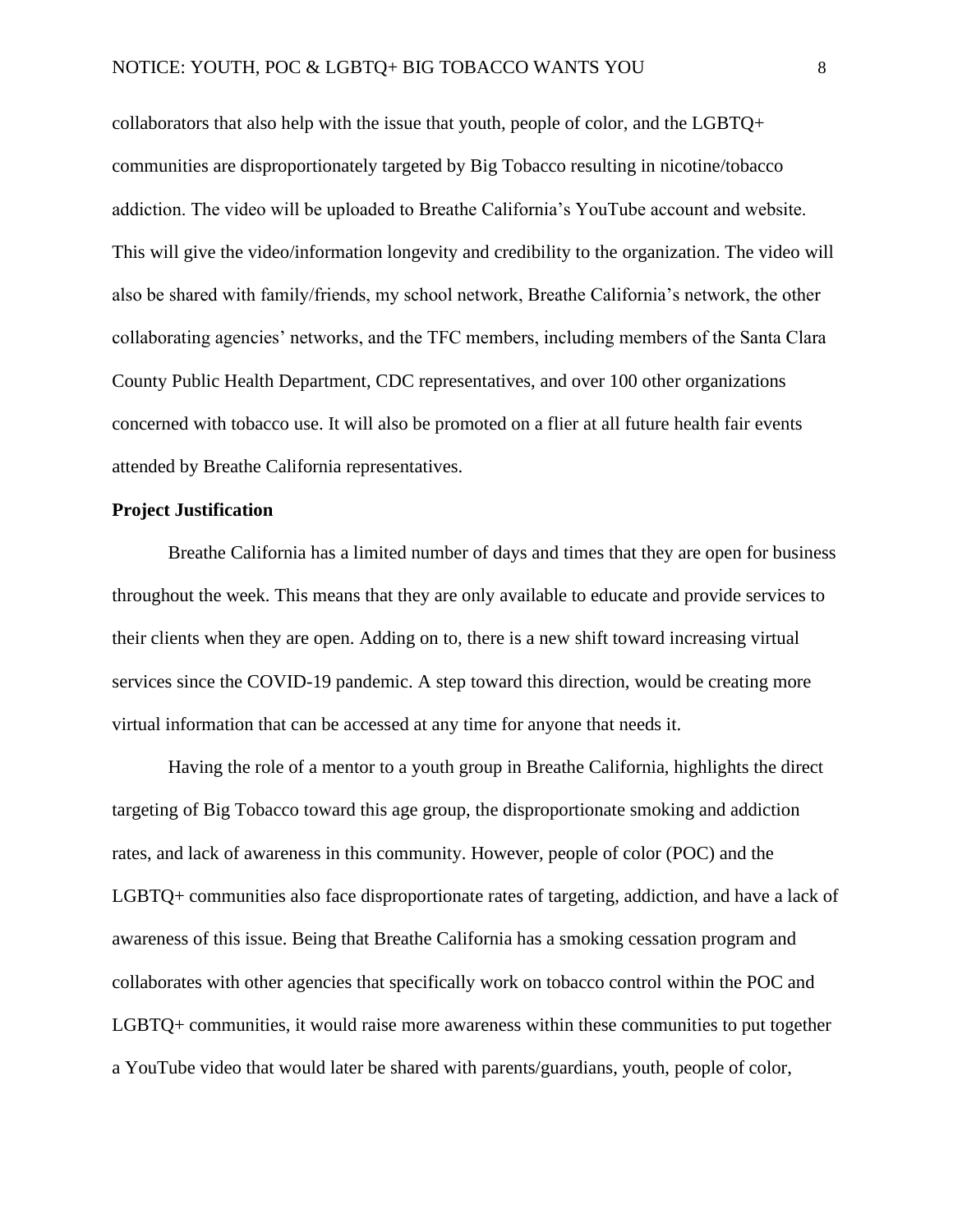LGBTQ+. These communities would notice the issue, where they could receive assistance with cessation and/or not fall for Big Tobacco's targeted marketing at all.

# **Project Implementation**

The implementation process started in February 2022 and ended in May 2022. In February I presented my final capstone project idea (using my Problem Model) to the CEO of Breathe California, Margo Sidener, along with the support of my mentor Janet Herbst. After Margo approved my idea, I started to recruit guest speakers for my video, using an email script created by me, Margo, and Janet. I also had Zoom meetings with the selected guest speakers to meet, present my idea again, and answer any questions about what was expected of them.

In March I had to find out my guest speakers' availability to record the video. Therefore, I created a Doodle and collected dates and times that worked the best for all of them. After I selected the date, I sent an email asking them to save the date for the recording. Next, I created a marketing plan, using a Google Document, that explained how I planned on promoting the video. This plan was sent to Margo and Brian Sawyer, Breathe California's Communication and Database Manager, because their approvals and help were needed with promoting. Lastly, I created a Google Forum, containing the post-video survey questions.

April was the most productive month for this project. My collaborators and I started off with rehearsals. After, I create a personal slide deck and remarks for my section of the video. I went on to create my own virtual Zoom background that would be used during the video. Once both were completed, I rehearsed with Janet. Using Microsoft Word, I created the agenda for the Zoom recording and sent it to my guest speakers. Within the next day of implementation, we recorded the video, it was sent to Brian to edit, and was posted on the same day. Brian then helped me edit 3 flier designs with the QR Code to the video and survey that I created. I emailed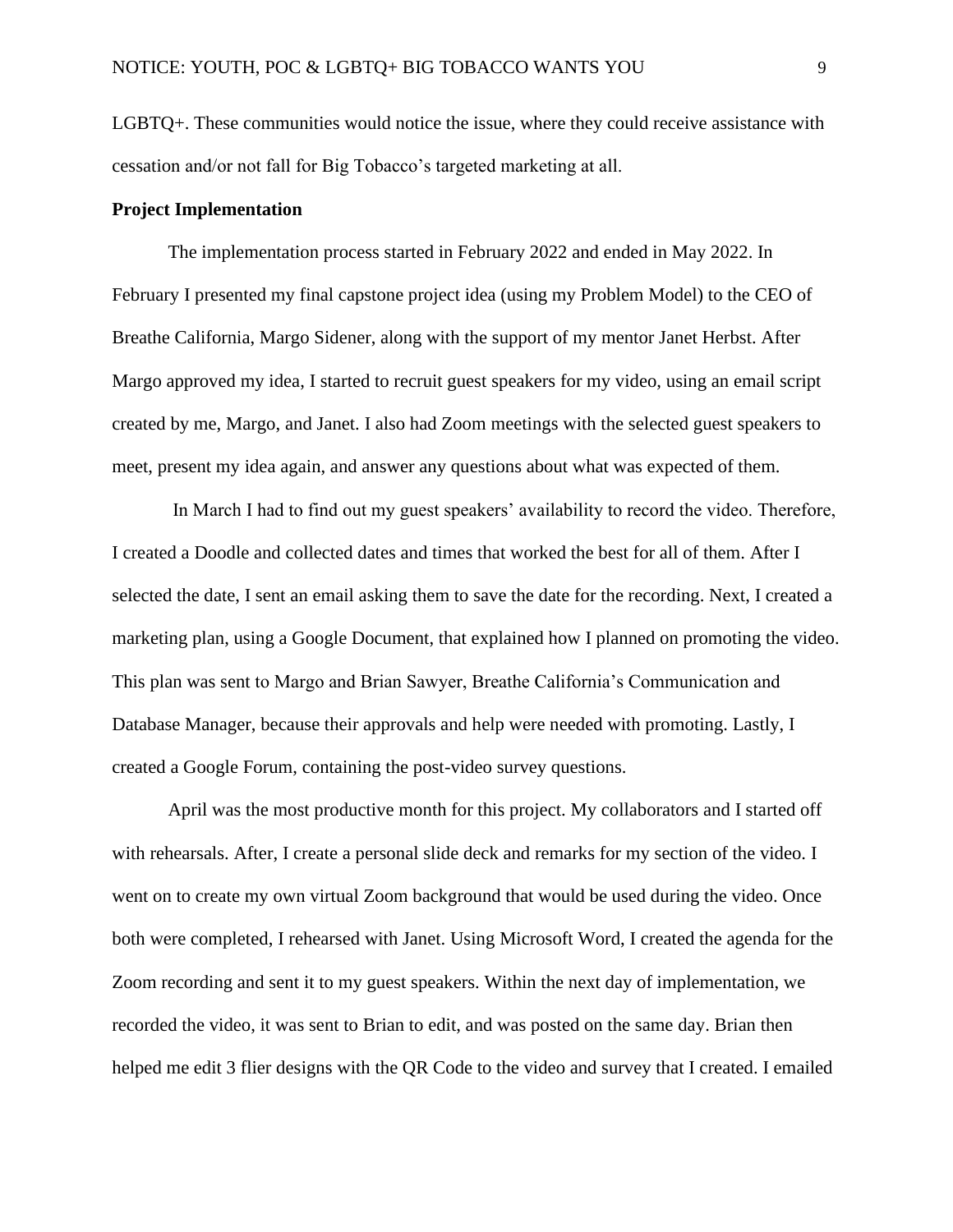the flyers out to the collaborators, my family and friends, and my school network. Then, I went into the Breathe California office and printed each flier and put them with the health fair materials. Lastly, starting at the end of April and beginning of May, Brian updated me with the amount of video viewers we received and posted all 3 of my flyers on all of Breathe California's social media accounts.

# **Assessment Plan**

By May 3, 2022, the target population of youth, POC, LGBTQ+ and those connected to them will have accessed my video and learned a lot about the issue of nicotine addiction due to Big Tobacco targeting them. My goal is to receive 25 views and 15 "I learned a lot" responses on my post video survey that asks if they "learned a lot" or "learned a little". On May 3, 2022, the results will be measured by checking the number of YouTube video views and number of positive responses to my post video survey. My mentor, Janet Herbst, and I will be responsible for implementing and measuring whether the objective is achieved.

# **Expected Outcomes**

I expect my video to have longevity past my capstone project and internship experience. It is expected to stay on the Breathe California YouTube account for as long as the agency would like. I will also be printing out flyers with QR codes to be passed out during future health fairs that Breathe California attends. I do not think I will actually meet my goal of 25 views and 15 "I learned a lot" responses on my post video survey because I now have one week less than originally planned to assess my project. I am hoping to come close to these views and responses.

# **Project Results**

The video actually reached 97 views and had 13 post video responses. The view count exceeded my goal of 25 views but the post video responses fell short from my goal of 20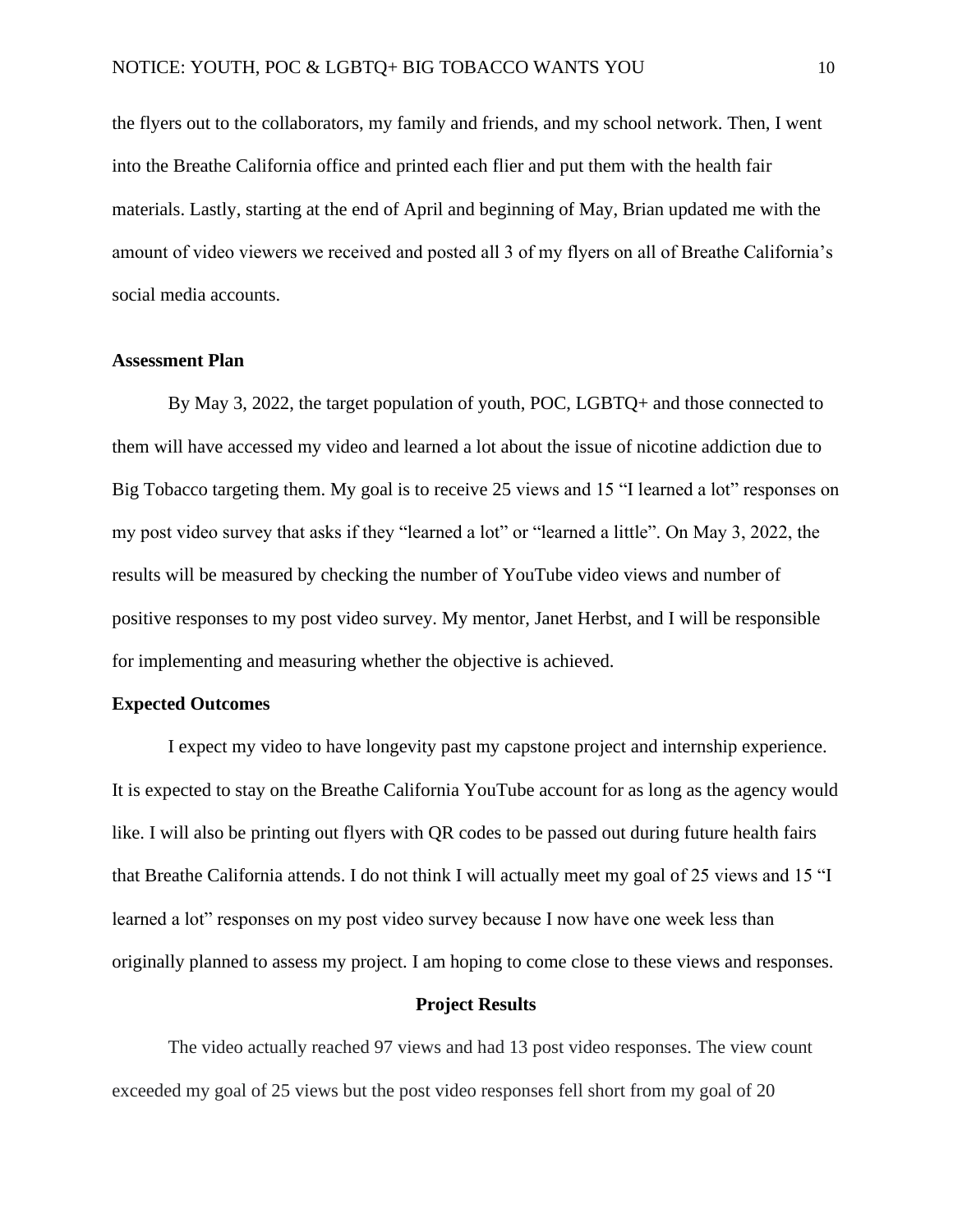responses. I did not start to get many responses to my survey until I asked Brian to make the survey link more visible to the audience members in the description box. Another reason I may not have received as many responses is due to a lack of time my viewers had. They may have only had time to view the video but not to do the survey as well.

The video did bring more awareness to the targeted audience and communities, according to my data. There were only 2/13 of my survey responders who were not a youth, POC, LBGTQ+, or a parent/guardian. 100% of my respondents learned "a lot" from the video. A comment that I received in my survey was "This video was very informative and more youth should take the time to learn more about their health." One of my Youth for Lungs mentees commented, and expressed appreciation for the video. The staff at Breathe California expressed pride and optimism for the video's future impact on the community and use as a great resource for the agency.

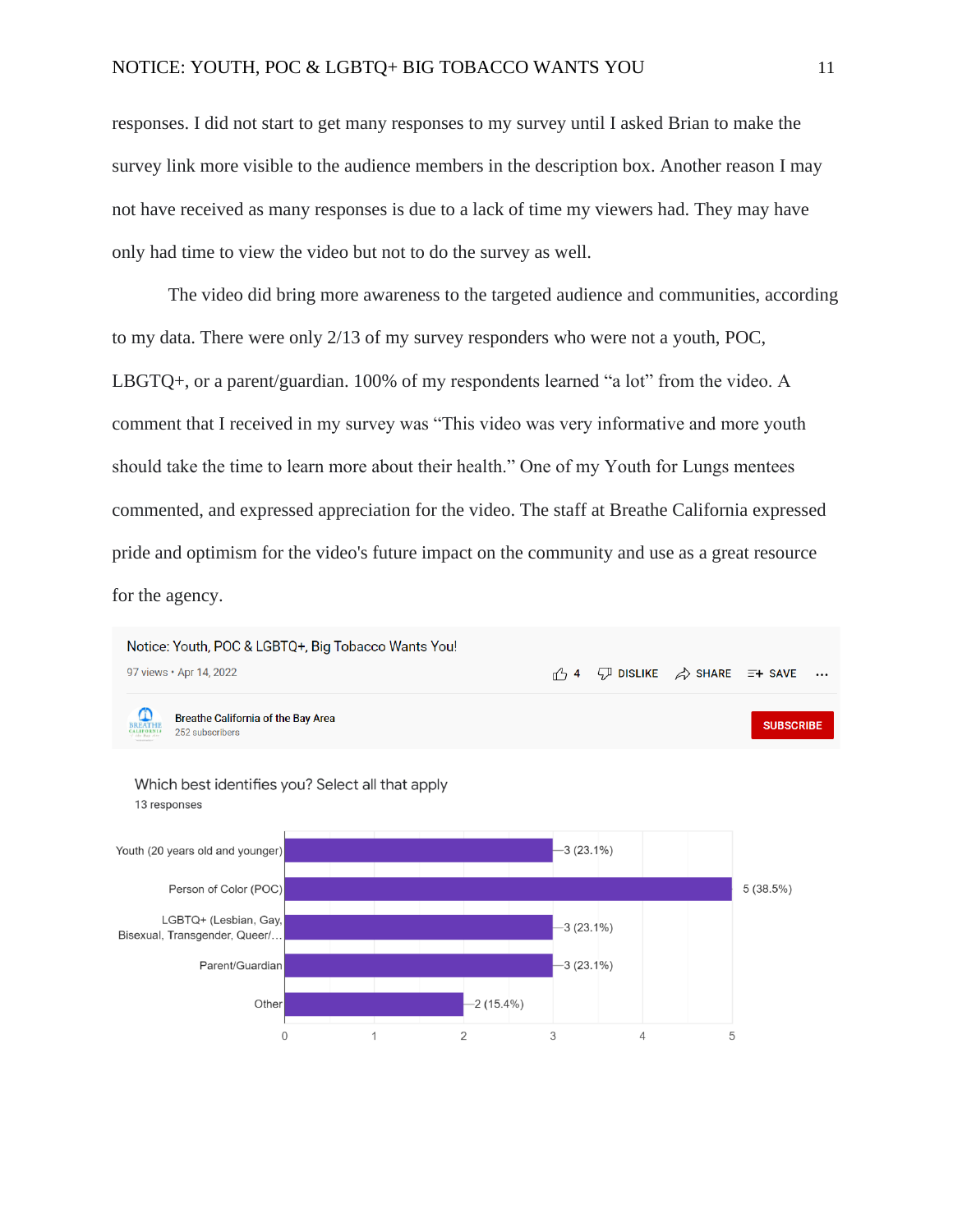| How much did you learn from the video?<br>13 responses                                                                                                                                                                        |  |
|-------------------------------------------------------------------------------------------------------------------------------------------------------------------------------------------------------------------------------|--|
| A lot<br>A little<br>100%                                                                                                                                                                                                     |  |
| Any questions/comments? :)<br>12 responses                                                                                                                                                                                    |  |
| Great presentation, very informative in how tobacco industry use marketing tactics for vulnerable<br>communities.                                                                                                             |  |
| Amazing job!                                                                                                                                                                                                                  |  |
| Great job on such an informative presentation such as warning signs and more information about Ash<br>Kickers.                                                                                                                |  |
| I really liked the video, and I also wish you luck on your journey after college. I really enjoyed working with<br>you in Youth for Lungs, and I hope you have an amazing two weeks at college; they are your last after all. |  |
| Great job Tucosha! This was so beautifully presented and put together. Congrats on all the hard work.                                                                                                                         |  |
| This video was very informative and more youth should take the time to learn more about their health.                                                                                                                         |  |
| Video was informative and resourceful!                                                                                                                                                                                        |  |
| We'll done.                                                                                                                                                                                                                   |  |

# **Conclusion & Recommendations**

Based on the results of my video, I believe that my capstone project was successful. It proved that it reached the communities I wanted to inform and that they learned a lot from it. My video should continue to live as a resource until the information needs to be updated or no longer serves its purpose. With more time, I could have personally promoted my video at different coalition meetings that work with my target audiences. In the future, more projects that can be shared as a resource virtually with broad networks and vulnerable communities should be continued at Breathe California to further their mission to promote healthy lungs.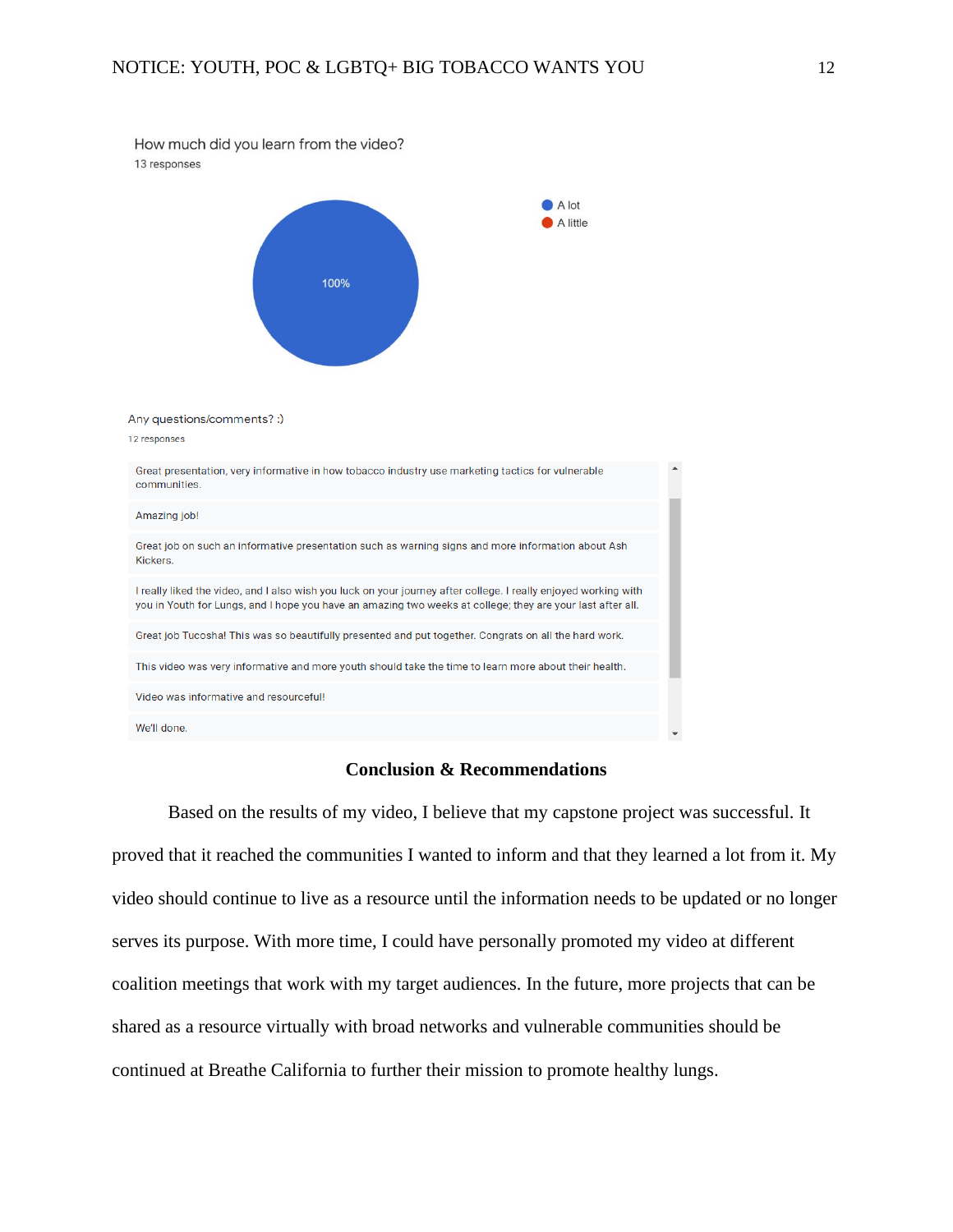## **Personal Reflection**

Completing my field internship program with Breathe California was absolutely incredible. I am extremely grateful for all of the opportunities that were provided. I learned professional communication/development, conflict negotiation and mediation, financial management, systems management, public policy, and information management skills. Adding on to, every task allowed me to showcase my leadership and knowledge of health and human services. Some tasks made me feel nervous and unsure if I could actually accomplish them. However, no matter what, I always felt supported by my mentor Janet. She had an enormous amount of patience with me and graciously explained things to me, no matter how many times I asked. I had the honor of getting to know the entire staff and they all made me feel a part of the team. I also had the privilege to work closely with the CEO. She taught me about the grant process, how to be a spokesperson, and how to properly represent Breathe California at health fairs.

With all of these great experiences, and the fact that my internship was remote, I found it very hard to find an issue that I wanted to focus on for my capstone project. However, I used my passion and experience for working with youth and wanting to solve health disparities as my topic at hand. I realized that these specific communities may not come into the Breathe California's office due to their hours or from a lack of awareness about the organization/issue. It was important to create a resource that would provide the education and information and let them know Breathe California is there if they need more help.

My advice to the next group of interns is to take full advantage of this experience. Go into the experience with an open mind and open heart. Find out what you like and do not like about working in the Health and Human Services field. Don't think of yourself as a helpless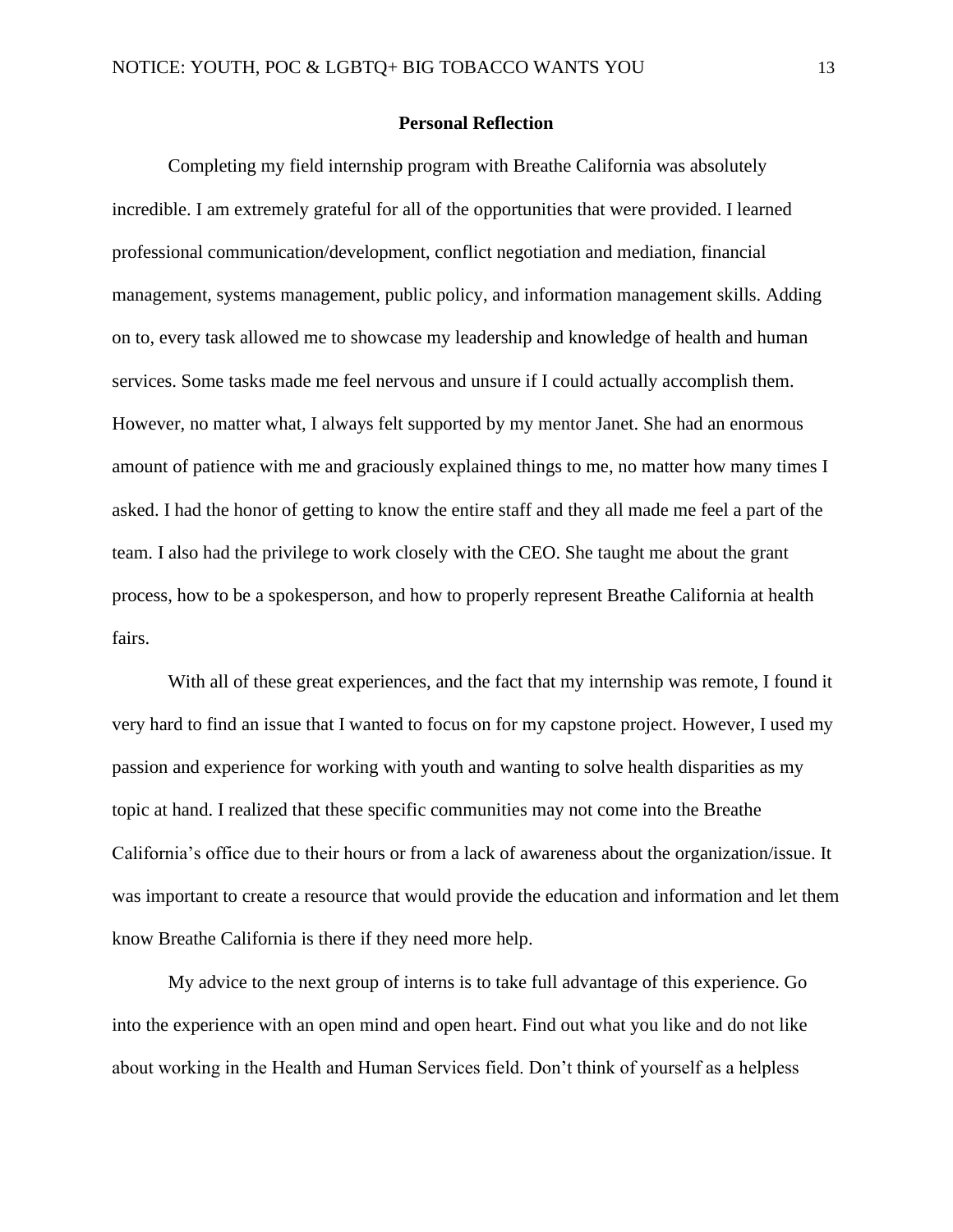intern either - you have more knowledge than you know. Even if you truly do not understand something, this is your chance to ask as many questions as you can think of. Also, take the critical feedback given to you and actually improve. This is your moment, and you will gain as much as you put in.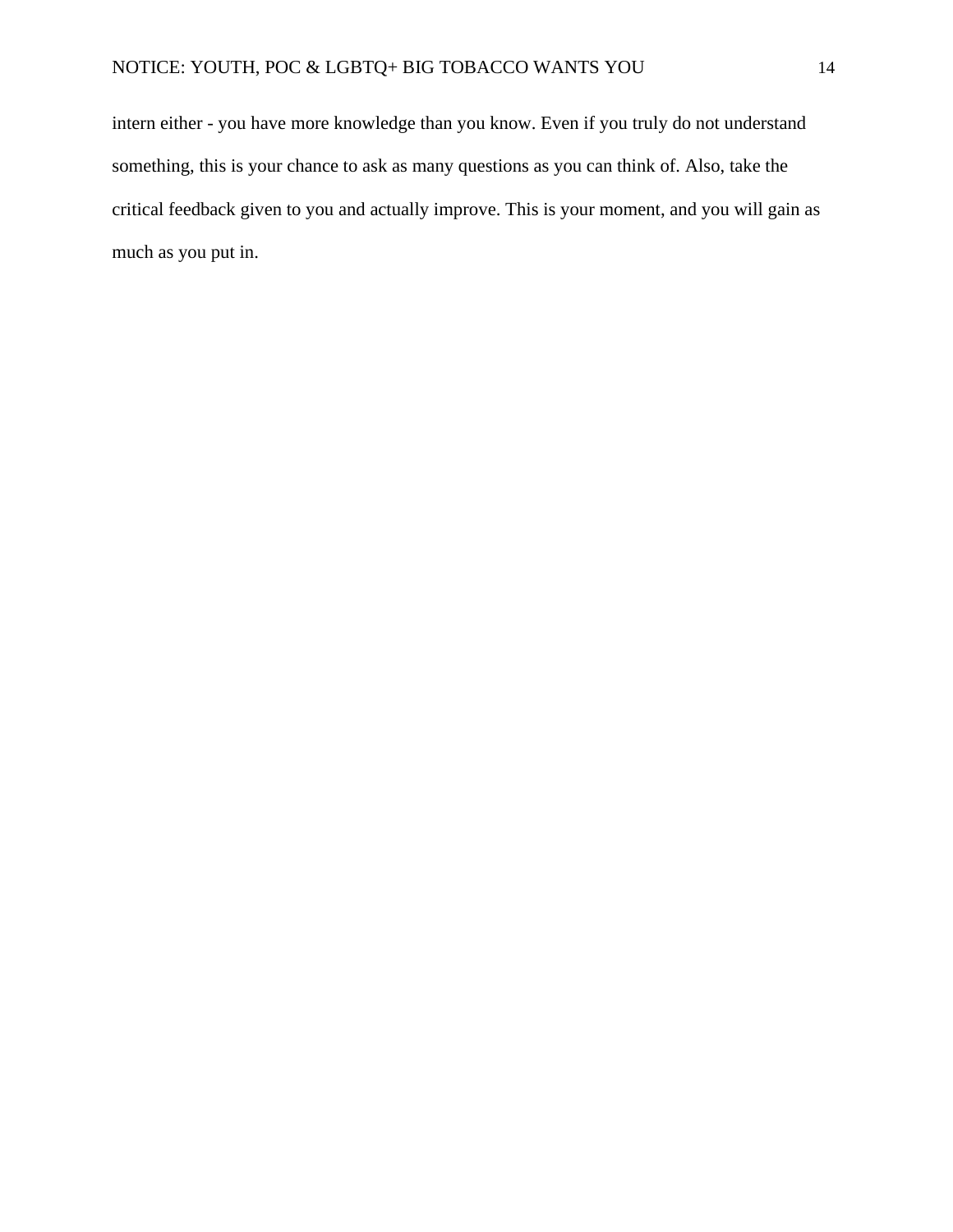## **References**

Balingit, M. (2019). In the 'Juul room': E-cigarettes spawn a form of teen addiction that worries doctors, parents and schools. [https://www.washingtonpost.com/local/education/helpless](https://www.washingtonpost.com/local/education/helpless-to-the-draw-of-nicotine-doctors-parents-and-schools-grapple-with-teens-addicted-to-e-cigarettes/2019/07/25/e1e8ac9c-830a-11e9-933d-7501070ee669_story.html)[to-the-draw-of-nicotine-doctors-parents-and-schools-grapple-with-teens-addicted-to-e](https://www.washingtonpost.com/local/education/helpless-to-the-draw-of-nicotine-doctors-parents-and-schools-grapple-with-teens-addicted-to-e-cigarettes/2019/07/25/e1e8ac9c-830a-11e9-933d-7501070ee669_story.html)[cigarettes/2019/07/25/e1e8ac9c-830a-11e9-933d-7501070ee669\\_story.html](https://www.washingtonpost.com/local/education/helpless-to-the-draw-of-nicotine-doctors-parents-and-schools-grapple-with-teens-addicted-to-e-cigarettes/2019/07/25/e1e8ac9c-830a-11e9-933d-7501070ee669_story.html)

Breathe California. (2022). *Mission Statement*.<https://www.lungsrus.org/mission-statement/>

Breathe California. (2022). *Ash Kickers Smoking Cessation Program*.

<https://www.lungsrus.org/ash-kickers-smoking-cessation-program/>

CDC. (2021). For Specific Groups.

<https://www.cdc.gov/tobacco/campaign/tips/groups/index.html>

Cox, T. & Aamodt, S. (2011, October 10). *Brain maturity extends well beyond teen years*. NPR.

[https://www.npr.org/templates/story/story.php?storyId=141164708#:~:text=Transcript-](https://www.npr.org/templates/story/story.php?storyId=141164708#:~:text=Transcript-,Under%20most%20laws%2C%20young%20people%20are%20recognized%20as%20adults%20at,maturity%20until%20the%20age%2025.) [,Under%20most%20laws%2C%20young%20people%20are%20recognized%20as%20ad](https://www.npr.org/templates/story/story.php?storyId=141164708#:~:text=Transcript-,Under%20most%20laws%2C%20young%20people%20are%20recognized%20as%20adults%20at,maturity%20until%20the%20age%2025.) [ults%20at,maturity%20until%20the%20age%2025.](https://www.npr.org/templates/story/story.php?storyId=141164708#:~:text=Transcript-,Under%20most%20laws%2C%20young%20people%20are%20recognized%20as%20adults%20at,maturity%20until%20the%20age%2025.)

Duan, Z., Wang, Y., Emery, S. L., Chaloupka, F. J., Kim, Y., & Huang, J. (2021). Exposure to ecigarette TV advertisements among U.S. Youth and adults, 2013–2019. *PLOS ONE*, *16*(5).<https://doi.org/10.1371/journal.pone.0251203>

Harvey, J., & Chadi, N. (2016). Preventing smoking in children and adolescents: Recommendations for practice and policy. *Paediatrics & Child Health*, *21*(4), 209–214. <https://doi.org/10.1093/pch/21.4.209>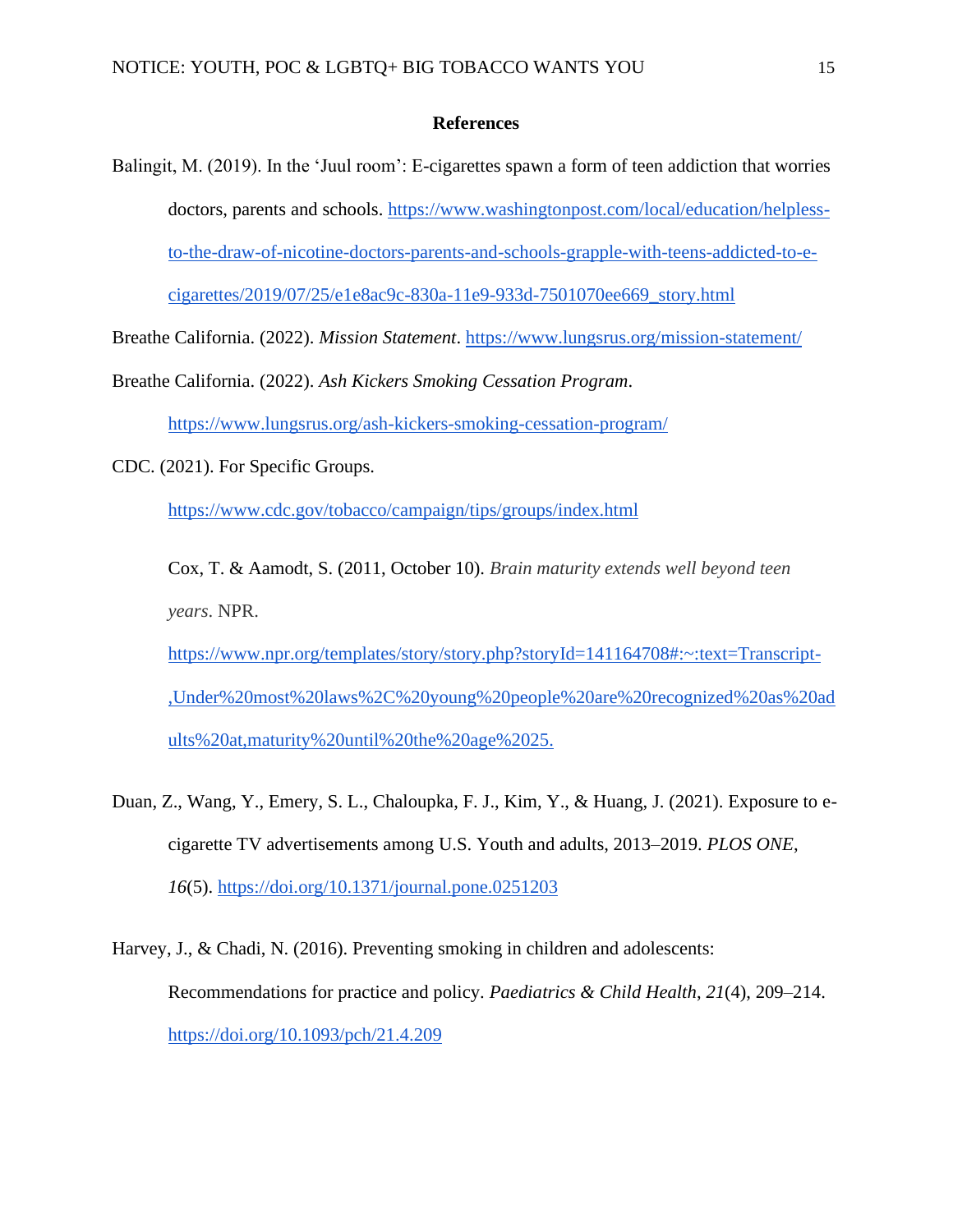- Mental Health America. (2022). BIPOC Mental Health. [https://www.mhanational.org/bipoc](https://www.mhanational.org/bipoc-mental-health)[mental-health](https://www.mhanational.org/bipoc-mental-health)
- Moses, J. (2019). Demographic Data Project: Race, Ethnicity, and Homelessness. <https://endhomelessness.org/wp-content/uploads/2019/07/3rd-Demo-Brief-Race.pdf>
- National Alliance to End Homelessness. (n.d.). [https://endhomelessness.org/homelessness-in](https://endhomelessness.org/homelessness-in-america/what-causes-homelessness/inequality/)[america/what-causes-homelessness/inequality/](https://endhomelessness.org/homelessness-in-america/what-causes-homelessness/inequality/)
- Peter G. Peterson Foundation. (2021). Income and Wealth in the United States: An overview of recent data. [https://www.pgpf.org/blog/2021/11/income-and-wealth-in-the-united-states](https://www.pgpf.org/blog/2021/11/income-and-wealth-in-the-united-states-an-overview-of-data)[an-overview-of-data](https://www.pgpf.org/blog/2021/11/income-and-wealth-in-the-united-states-an-overview-of-data)
- TobaccoFreeCA. (2021). *Kids are Big Tobacco's "Replacement" Customers*.

[https://tobaccofreeca.com/tobacco-industry/kids-are-big-tobaccos-replacement-](https://tobaccofreeca.com/tobacco-industry/kids-are-big-tobaccos-replacement-customers/)

[customers/](https://tobaccofreeca.com/tobacco-industry/kids-are-big-tobaccos-replacement-customers/)

TobaccoFreeCA. (n.d.). Flavors Hook Kids.

[https://www.flavorshookkids.org/?gclid=Cj0KCQiAmKiQBhClARIsAKtSj-](https://www.flavorshookkids.org/?gclid=Cj0KCQiAmKiQBhClARIsAKtSj-kh_1JDmR1rp4uTrPOISblQj28i925z3xO9sRj3zw7oxdOl0C6lcbcaAq5zEALw_wcB#top)

[kh\\_1JDmR1rp4uTrPOISblQj28i925z3xO9sRj3zw7oxdOl0C6lcbcaAq5zEALw\\_wcB#top](https://www.flavorshookkids.org/?gclid=Cj0KCQiAmKiQBhClARIsAKtSj-kh_1JDmR1rp4uTrPOISblQj28i925z3xO9sRj3zw7oxdOl0C6lcbcaAq5zEALw_wcB#top)

Truthinitiative. (2017). Tobacco is a social justice issue: Racial and ethnic minorities.

[https://truthinitiative.org/research-resources/targeted-communities/tobacco-social-justice-](https://truthinitiative.org/research-resources/targeted-communities/tobacco-social-justice-issue-racial-and-ethnic-minorities#:~:text=Tobacco%20use%20disproportionately%20affects%20many,targeted%20by%20the%20tobacco%20industry.)

[issue-racial-and-ethnic-](https://truthinitiative.org/research-resources/targeted-communities/tobacco-social-justice-issue-racial-and-ethnic-minorities#:~:text=Tobacco%20use%20disproportionately%20affects%20many,targeted%20by%20the%20tobacco%20industry.)

[minorities#:~:text=Tobacco%20use%20disproportionately%20affects%20many,targeted](https://truthinitiative.org/research-resources/targeted-communities/tobacco-social-justice-issue-racial-and-ethnic-minorities#:~:text=Tobacco%20use%20disproportionately%20affects%20many,targeted%20by%20the%20tobacco%20industry.) [%20by%20the%20tobacco%20industry.](https://truthinitiative.org/research-resources/targeted-communities/tobacco-social-justice-issue-racial-and-ethnic-minorities#:~:text=Tobacco%20use%20disproportionately%20affects%20many,targeted%20by%20the%20tobacco%20industry.)

Truthinitative. (2021). Tobacco Use in LGBTQ Communities. [https://truthinitiative.org/research](https://truthinitiative.org/research-resources/targeted-communities/tobacco-use-lgbt-communities)[resources/targeted-communities/tobacco-use-lgbt-communities](https://truthinitiative.org/research-resources/targeted-communities/tobacco-use-lgbt-communities)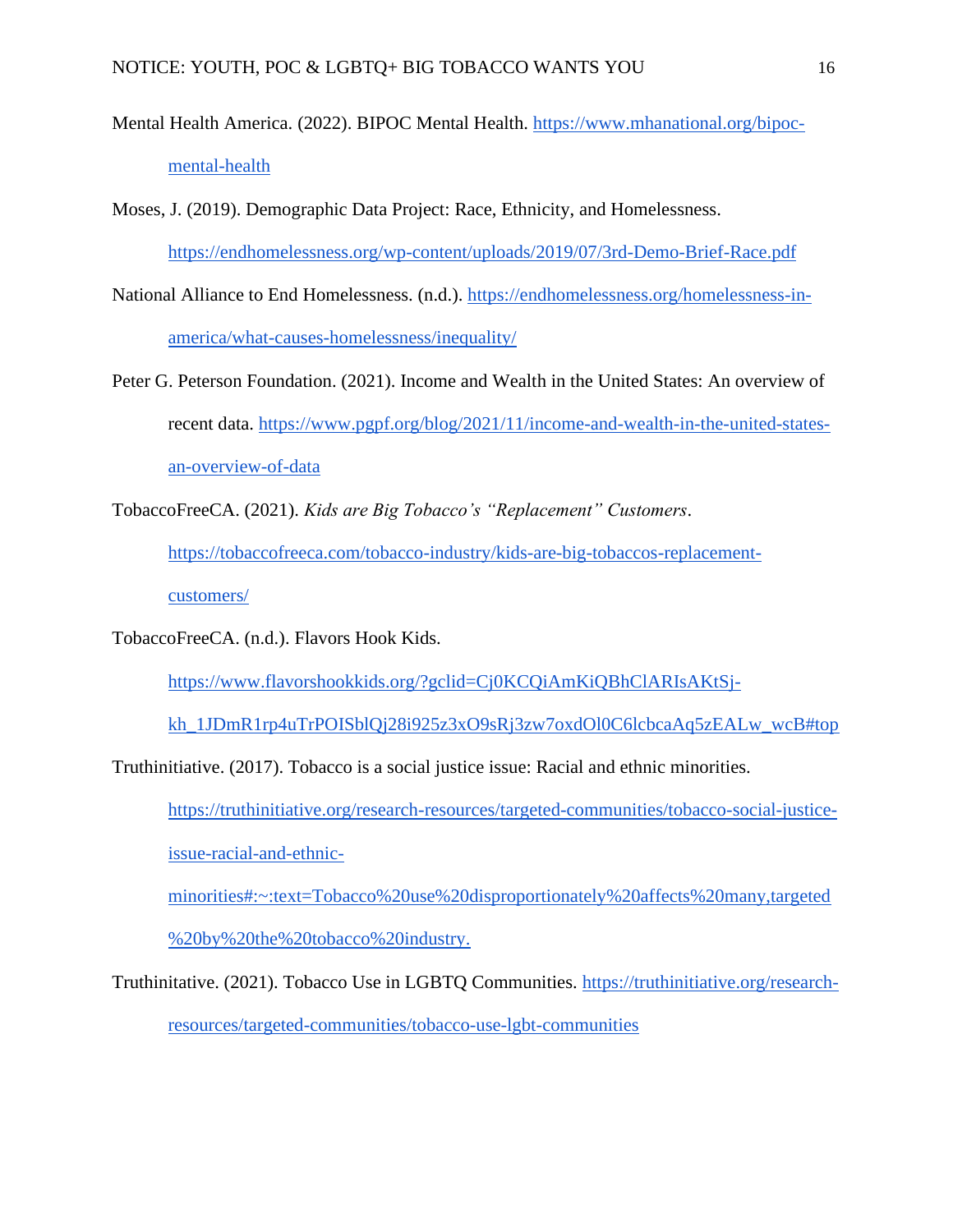Vaping Daily. (2017). Is Diacetyl Vape Something You Need To Worry About?

<https://vapingdaily.com/what-is-vaping/diacetyl-vape/>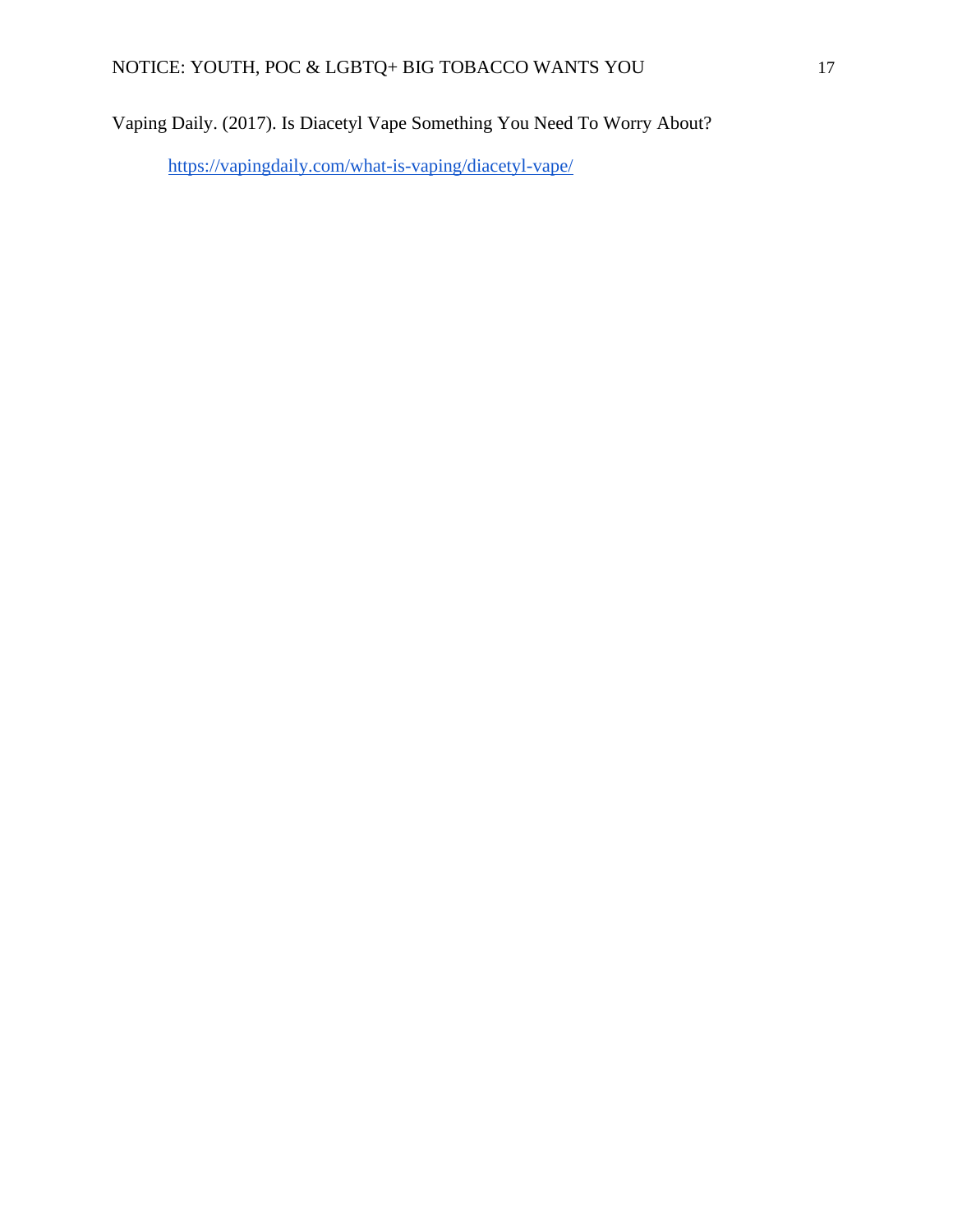# **Appendix A**

# **Scope of Work**

| <b>ACTIVITY</b>                       | F | M            |                | M            |
|---------------------------------------|---|--------------|----------------|--------------|
| Capstone Idea<br>Finalized            | X |              |                |              |
| <b>Guest Speakers</b><br>Availability |   | $\mathbf{x}$ |                |              |
| <b>Record Video</b>                   |   |              | $\mathbf x$    |              |
| Post Video                            |   |              | $\mathbf{x}$   |              |
| <b>Flyer/Poster</b><br>w/QR Code      |   |              | $\overline{X}$ |              |
| <b>Evaluate Video</b>                 |   |              |                | $\mathbf{X}$ |

| Educational Awareness Video                                      | Tucosha Lopez   |                                          |                                                                     |                          |
|------------------------------------------------------------------|-----------------|------------------------------------------|---------------------------------------------------------------------|--------------------------|
| Task                                                             | <b>Timeline</b> | <b>Parties Involved</b>                  | <b>Materials/Services Needed</b>                                    | <b>Completed Product</b> |
| Get Capstone Proposal Approved                                   | 2/18/22         | Janet Herbst & Margo<br>Sidener:         | Problem Model(s), Email<br>Scripts & Problem Model<br><b>Report</b> | ▽                        |
| <b>Recruiting Guest Speakers</b>                                 | 2/25/22         | Tucosha Lopez                            | Email/Phone Script                                                  | ▽                        |
| Zoom conferences w/Guest Speakers                                | 3/11/22         | Tucosha Lopez                            | Zoom                                                                | ▽                        |
| Create Doodle for Best Recording Date                            | 3/18/22         | Janet Herbst & Guest<br><b>Speakers</b>  | Doodle                                                              | ▽                        |
| Inform Guest Speakers of Selected<br>Recording Date              | 3/25/22         | Tucosha Lopez                            | Email                                                               | ☑                        |
| Send Marketing Plan                                              | 3/25/22         | Brian Sawyer& Margo<br>Sidener           | Email & Google/Word Doc                                             | ◡                        |
| Create Google Form for Video Post<br>Survey (audience viewers)   | 3/25/22         | Tucosha Lopez                            | Google Form                                                         | $\sim$                   |
| Rehearsal(s)                                                     | 4/4/22          | Jovanna Ponco &<br><b>Vanessa Marvin</b> | Zoom & PowerPoint                                                   | ✓                        |
| Create Personal Slide Deck & Remarks                             | 4/5/22          | Tucosha Lopez                            | PowerPoint                                                          | ▽                        |
| Create Virtual Background for Me                                 | 4/5/22          | Tucosha Lopez                            | Canva                                                               | ▽                        |
| Rehearsal(s)                                                     | 4/8/22          | Janet Herbst &<br>Tucosha Lopez          | Zoom & PowerPoint                                                   | ▽                        |
| Create Video Agenda (DRAFT)                                      | 4/8/22          | Janet Herbst                             | Google/Word Doc                                                     | ▽                        |
| Email Video Agenda to Guest Speakers                             | 4/11/22         | Tucosha Lopez                            | Agenda                                                              | ▽                        |
| Record Video                                                     | 4/12/22         | <b>Guest Speakers</b>                    | Zoom & PowerPoint                                                   | ▽                        |
| Send Video to Brian for Editing                                  | 4/12/22         | <b>Brian Sawyer</b>                      | <b>Editing Tools</b>                                                | ▽                        |
| Post Video on BC YouTube                                         | 4/12/22         | <b>Brain Sawver</b>                      | <b>BC Youtube Account</b>                                           | ▽                        |
| Create Flyer/Poster w/QR code                                    | 4/18/22         | <b>Brian Sawyer</b>                      | Approval from Brian                                                 | ▽                        |
| Email Flyer to Collaborators +<br>Family/Friend + School Network | 4/20/22         | Tucosha Lopez                            | <b>Fiver</b>                                                        | ✓                        |
| Analyze Success (viewers + responses)                            | 4/20/22         | <b>Brian Sawyer</b>                      | <b>Access to Social Media</b><br>Accounts (including<br>YouTube)    | ☞                        |
| Post Flyer via Social Media                                      | 4/22/22         | Tucosha Lopez &<br><b>Brian Sawver</b>   | Access to Social Media<br>Accounts                                  | ▽                        |
| Print Flyer for BC health fairs                                  | 4/22/22         | Tanya Payyappilly &<br>Sharmin Sultana   | <b>BC Office Supplies</b>                                           | M                        |
| Analyze Success (viewers + responses)                            | 4/28/22         | <b>Brian Sawyer</b>                      | Access to Social Media<br>Accounts (including<br>YouTube)           | ◡                        |
| Analyze Success (viewers + responses)                            | 5/3/22          | <b>Brian Sawyer</b>                      | <b>Access to Social Media</b><br>Accounts (including<br>YouTube)    | ✓                        |